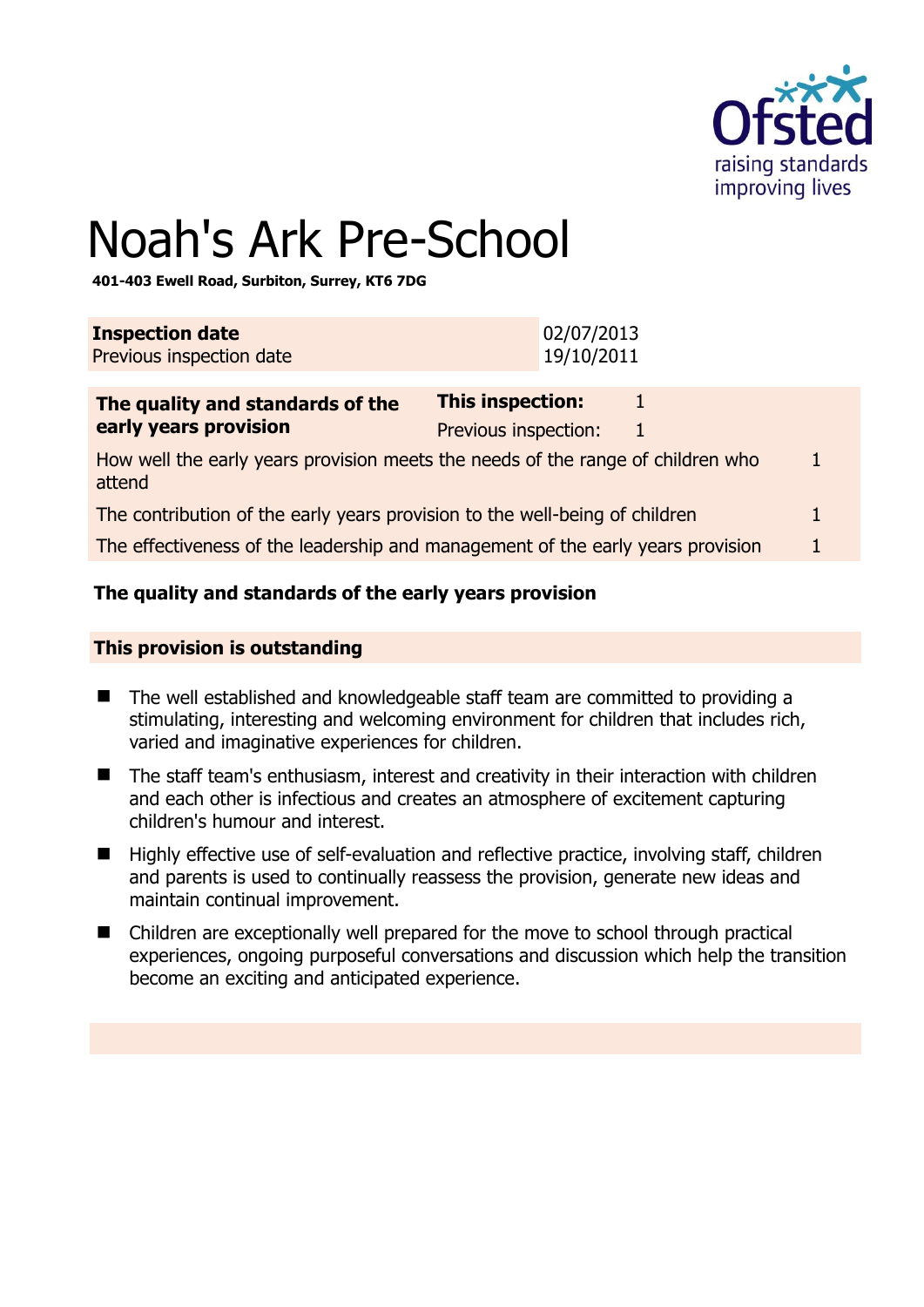# **Information about this inspection**

Inspections of registered early years provision are:

- $\bullet$  scheduled at least once in every inspection cycle the current cycle ends on 31 July 2016
- scheduled more frequently where Ofsted identifies a need to do so, for example where provision was previously judged inadequate
- **•** brought forward in the inspection cycle where Ofsted has received information that suggests the provision may not be meeting the legal requirements of the Early Years Foundation Stage or where assessment of the provision identifies a need for early inspection
- **•** prioritised where we have received information that the provision is not meeting the requirements of the Early Years Foundation Stage and which suggests children may not be safe
- scheduled at the completion of an investigation into failure to comply with the requirements of the Early Years Foundation Stage.

# **Inspection activities**

 Safeguarding was discussed with staff, the manager and the pre school's policy sampled.

 $\mathcal{L}_{\mathcal{A}}$ The inspector spent the inspection time observing staff and children in the preschool premises, garden and accompanied them on a visit to the neighbouring school

- playground.
- The inspector shared discussion with staff and with the manager, a joint observation with the manager also took place.
- Parents views were gathered through discussion with some parents.
- The inspector sampled children's information and development records.

# **Inspector**

Jane Nelson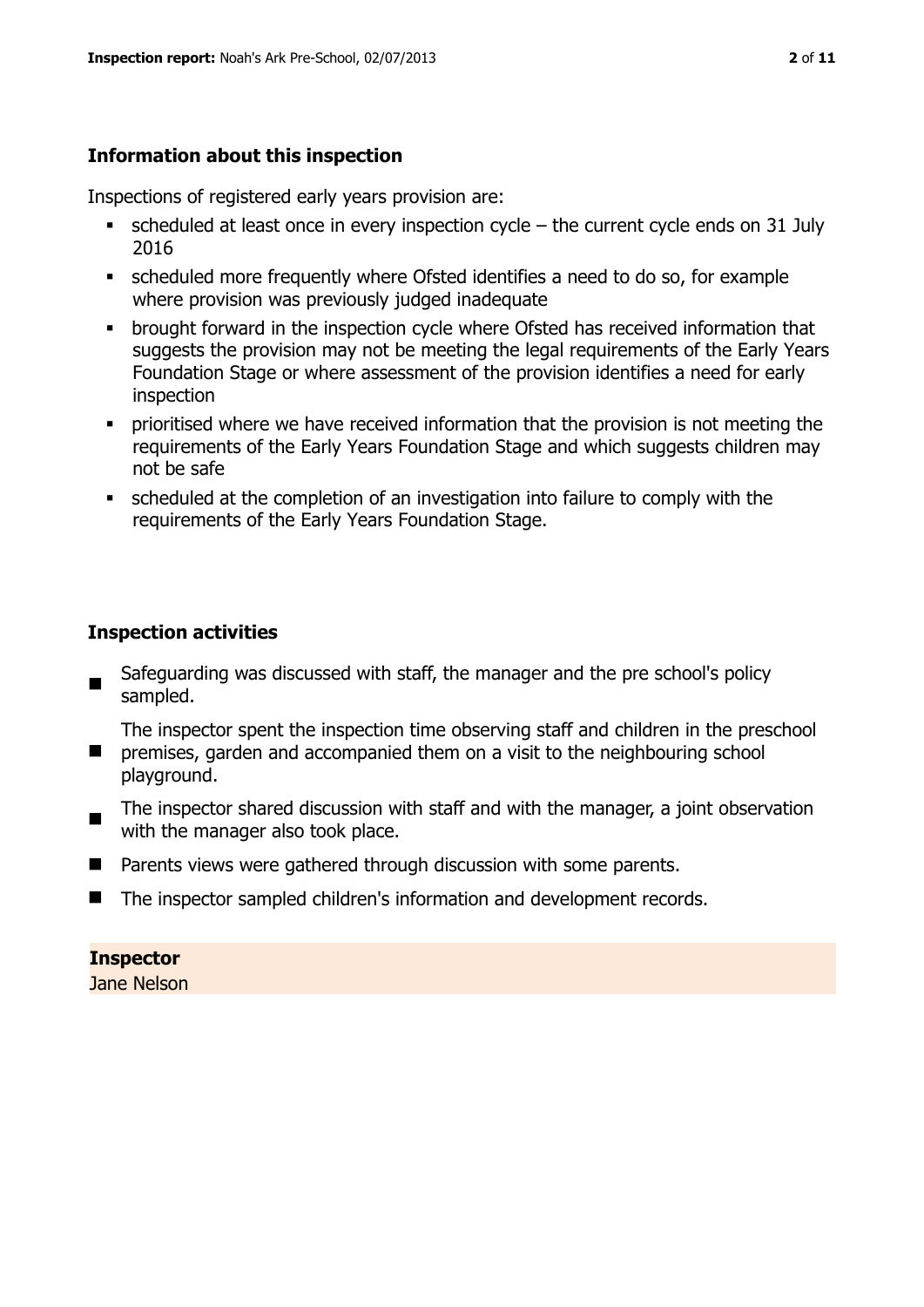# **Full Report**

# **Information about the setting**

Noah's Ark Pre-School was registered in January 2000 and is run by a management committee. It is situated in the Royal Borough of Kingston Upon Thames. The pre-school operates from a purpose built bungalow within the grounds of Our Lady Immaculate Church in Tolworth, Surrey. Children have access to two interconnected rooms, a quiet room, three toilets, and a secure outside play area. The premise is within easy reach of local buses, schools, parks and a main line station.

The pre-school is registered on the Early Years Register. It operates from Monday to Friday, during term time only; there are two sessions daily 8.40am until 11.40am and 12.15pm until 3.15pm. There are currently 52 children on roll. The pre-school receives funding for the provision of free early education to children aged three and four years. The pre-school supports children with special educational needs and/or disabilities and children who speak English as an additional language.

The pre-school employs a team of seven staff, including the manager. The manager and another member of staff have Early Years Professional Status. Of the rest of the staff one member has a Level 6 qualification in childcare, one has a level 5 qualification, one has Qualified Teacher Status and two have Level 3 qualifications. The pre-school is affiliated to the Catholic church and admission priority is given to baptised Catholic children.

# **What the setting needs to do to improve further**

# **To further improve the quality of the early years provision the provider should:**

 $\blacksquare$  enhance the existing links with other local schools children may be moving on to by using a range of resources to mirror the excellent links already in place with the neighbouring school.

#### **Inspection judgements**

# **How well the early years provision meets the needs of the range of children who attend**

The pre-school environment is stimulating, interesting and welcoming. The committed and knowledgeable staff team plan and provide a consistently rich, varied and imaginative range of play and learning experiences for children. Their enthusiasm, interest and creativity in their interaction with children is infectious and creates an atmosphere of excitement and fun capturing children's interest and encouraging exploration and investigation. Consequently children are highly motivated, eager to explore and learn and make excellent progress in their learning and development, given their starting points. The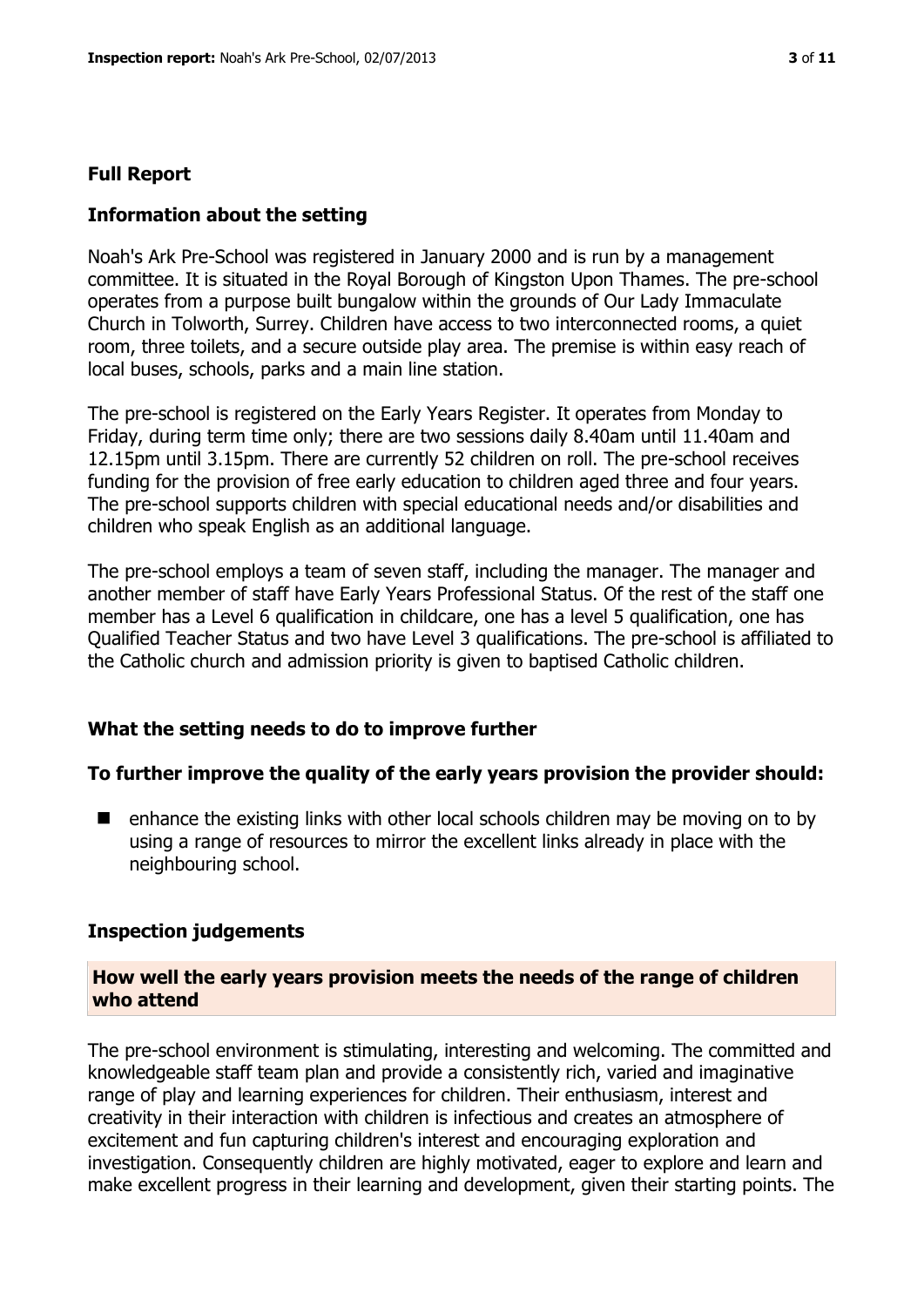pre-school environment is rich in resources which support all children's communication skills. In particular by providing different methods of communication for children learning English as an additional language or for those who may have speech delay. For example, picture communication signs and prompts are in use. There are also displays of photographs of the children and their families, words in different languages and picture links demonstrating which staff and children speak which languages.

The staff team skilfully and creatively make all aspects of the pre-school routine productive and meaningful learning experiences for children. The daily register time is used very effectively to enhance children's communication skills and build their confidence through group discussion and show and tell. Children's achievements and individuality are highly valued and they show confidence in speaking and listening in a large group. For example, children proudly show a model chair they have made at home, describing how they made it. Other children share their observations of the different shapes and colours in the model and notice there is some writing on part of the model. Staff use discussions about who will be the magic helpers today, to encourage name recognition as children recognise each other's names selected randomly from a bag of names labels. Staff create a fun activity of linking sounds to letters by rhyming children's names with other words starting with the same letter, and make sound patterns from different letters, all of which results in much laughter. Children take great pride in being selected as one of the magic helpers and wear their helper sticker with pride. This gives children individual responsibilities, builds their confidence, self-esteem and independence. At the end of the morning staff involve children in discussions focusing on who they would like to give a reward sticker to and why. Children give great thought to who should have a sticker. They explain their reasons for who they have selected 'because she helped me climb on the caterpillar and held my hand' and 'because he helped me tidy the toys away' . This encourages children's self-esteem and promotes a culture of kindness, sharing and helping each other.

Children have many well planned experiences for physical activity which they relish. They show great confidence in using a range of large and small physical skills and have excellent coordination. Children climb up ladders and whoosh down slides, they grip tightly on as they bravely slide down poles and practice balancing on toy mushrooms. Children enjoy an interactive dance session which a member of staff sets up using a video on the large whiteboard screen. Children are familiar with the music and actions, which they and staff enthusiastically and energetically copy. This encourages children's coordination, observation skills, their awareness of how their bodies feel after activity and generates laughter and singing. Staff use a short interactive yoga stretching video to help children relax and their bodies cool down. Children are familiar with this activity predicting the different positions, stretching their bodies they copy the positions they see on screen and link different noises to these, such as barking noises for the dog and 'sssss' for the snake positions.

Children are extensively supported in acquiring a wide range of skills that contribute to a secure readiness and eager anticipation of the move to school or the next stage in their learning. For example, highly effective links are made with the neighbouring school that increase as the time for the move to school approaches. Children eagerly anticipate the excitement of a visit to the school to use the play equipment in the playground and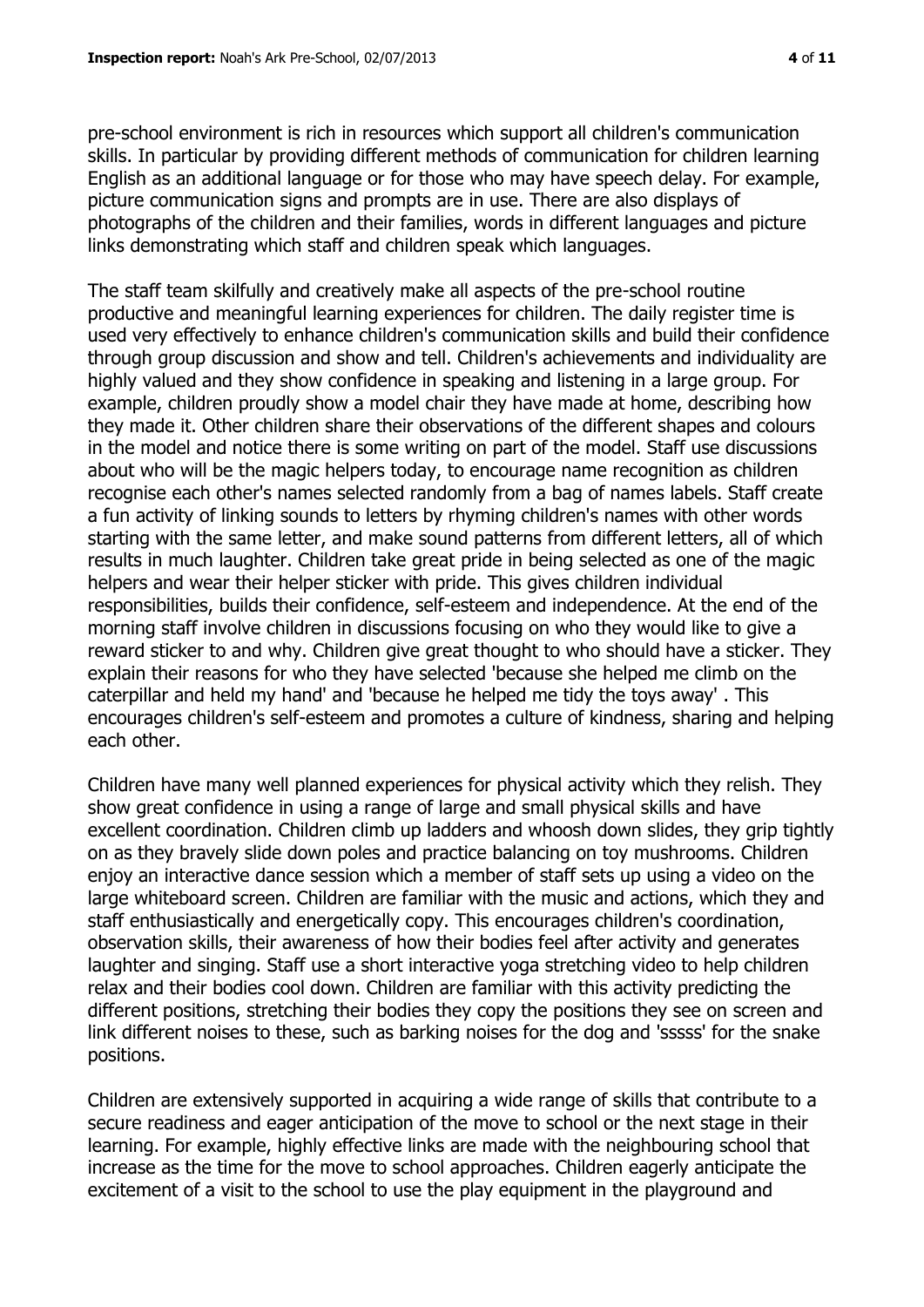thoroughly enjoy this experience. Children are secure in their familiarity with the school as they observe and converse with older children through the communal fence on a daily basis. Staff encourage this socialising by joining in children's conversations and talking about who they can see in the school playground. Good links are made with other local schools which children move onto although these are not yet developed to mirror the excellent links in place with the neighbouring school.

#### **The contribution of the early years provision to the well-being of children**

The staff team are excellent role models for children. They create a reassuring atmosphere and form positive, friendly and supportive emotional attachments with children. This builds children's confidence, social skills, self-esteem and encourages independence, gradually increasing as children prepare to move onto the next stage of their learning. Children show a strong sense of their own safety in their behaviour, moving and playing with care, helping with routines such as picking toys up and helping to clear away. They recognise routines and practices which help to keep them safe, such as listening, holding hands, helping each other and walking carefully.

Children's readiness for school is a continued and consistent strength of the pre-school which results in children confidently looking forward to an exciting next step. Staff are creative in discussing this at various times during the day, linking it to stories, discussing feelings and generating confidence in the children. For example, staff discuss how children might feel shy if they don't know everyone else at school.

Children show a strong independence in their own health needs reminding staff that they all need to use the toilet and wash their hands before leaving pre-school for a visit to the neighbouring school. The excited atmosphere generated by the school visit is calmed as children understand they need to walk safely and quietly in pairs from pre-school to the school. Children's behaviour is generally excellent; they listen, speak politely and are productively engaged in their play. When minor disputes do occur these are resolved swiftly. Children's excitement erupts once they reach the school play ground and they thoroughly enjoy their exploration and use of the play equipment. They behave safely using the equipment carefully and are a credit to the pre-school during their visit.

Children enjoy expending energy and associate physical play and exercise with fun which encourages their enjoyment of healthy lifestyles. They use their physical skills confidently during a wide range of physical activities and all aspects of the daily routine. For example, children confidently manipulate tongs to help themselves to fruit and a biscuit snack at snack time. They use a range of utensils to mark make and write confidently using pens, brushes, their fingers and interactive pens to draw on the large white board.

# **The effectiveness of the leadership and management of the early years provision**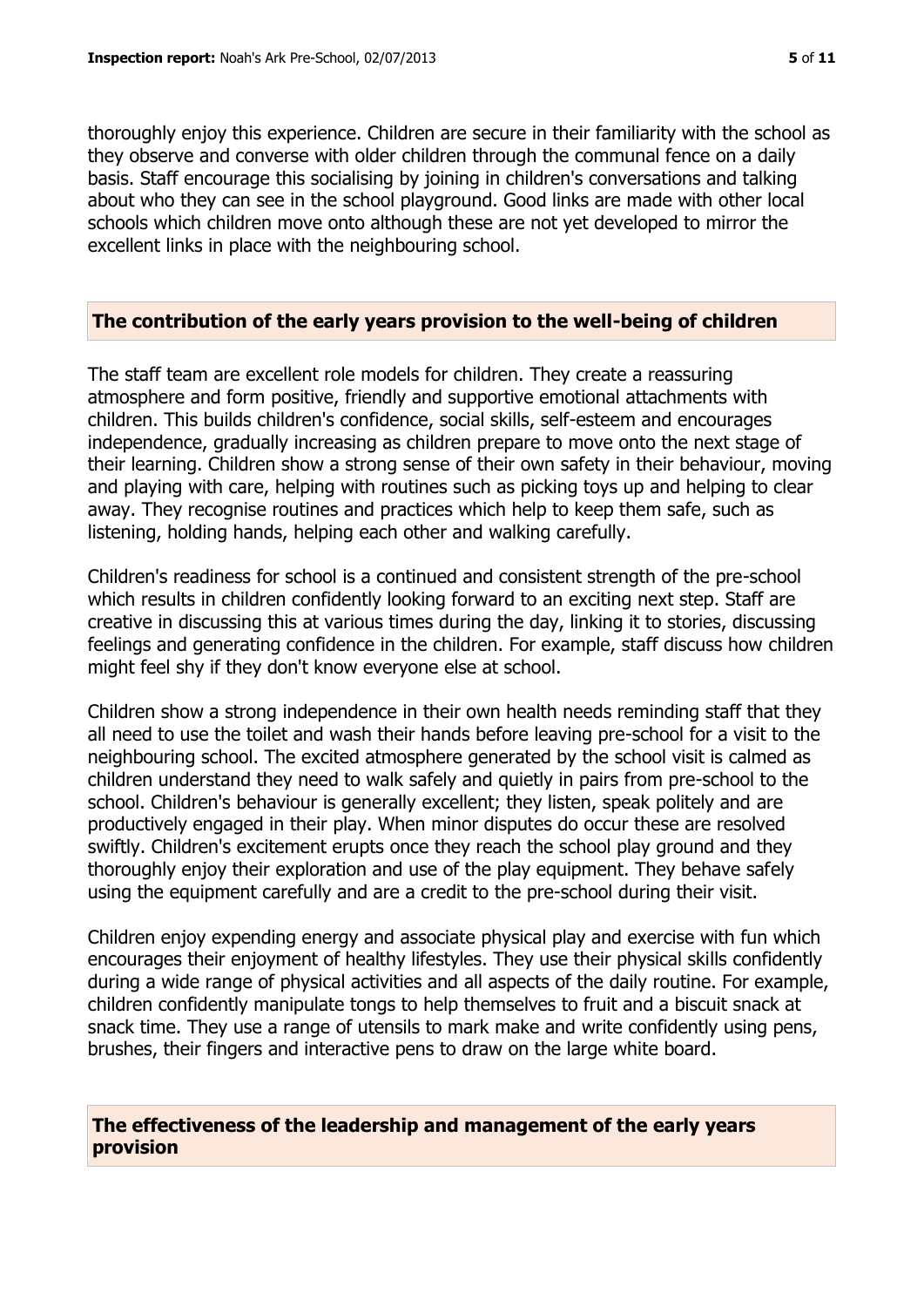The manager and staff have a robust and clear understanding of their responsibilities relating to safeguarding children. They understand the procedures to follow if concerns regarding children's welfare arise or they have concerns regarding a colleague. The preschool consistently implement these. Staff supervise children vigilantly and are well deployed, ensuring all areas of the pre-school are closely monitored and children are safe. Risk assessments are used robustly to monitor the premises, assess safety for outings and ensure equipment and resources are safe and suitable.

The manager and staff team share a clear vision and strong commitment to maintaining a high standard at the pre-school. They use consistent and continual self-evaluation to strive for excellence. Reflective practice and ongoing assessment is part of their daily routine and contribute to observations and planning. Children's views and comments are included in this practice. For example, staff discuss comments children make, such as asking if everyone can have snack together and eat crackers, saying 'we'll try to do that next time you 're here' and note this for future planning. The staff team observe, assess and monitor children's development accurately. They identify how to support children's development and any emerging needs swiftly, using their secure knowledge to focus highly effective planning and skilfully respond to children's individual interests and needs as they arise. Parents are encouraged to actively contribute to their children's developmental records by submitting observations of things children have said or done at home enabling staff to link these observations to activities or discussion with children. The pre-school is well equipped with a varied and interesting selection of play materials and resources which staff make easily accessible to children. Staff have recently added a selection of pictures of equipment so children can indicate if they want something not within their reach.

The manager has an excellent understanding of her role in monitoring to ensure that the pre-school is meeting all legal requirements. For example, ensuring staff to child ratios are met at all times, maintaining the required records and documentation, and notifying Ofsted of any significant events. The high staff ratio results in time being allocated to her away from the children for some office and management duties. Robust recruitment procedures are implemented to establish staff's experience qualifications and vet their suitability to work with children. Staff development is monitored, encouraged and evaluated through regular individual supervision meetings, annual appraisals, staff meetings and recognising individual strengths and interests. Staff are encouraged to attend ongoing training, reflect on what they have learnt and how that will be implemented in pre-school. They are encouraged to develop and extend their qualifications. For example, one member of staff has recently completed a Foundation Degree.

The manager and staff place a high priority on building excellent relationships with parents. They recognise how essential the sharing of detailed information is during the child's time at pre-school in order for staff to support and enhance children's experience and progress. Parents praise the staff team, and say their children love coming to preschool, and they can see how their children are progressing. Highly successful strategies involve parents in their children's learning in a variety of meaningful ways. They participate in the management committee that oversees the pre-school, and who arrange social events such as the Summer barbeque. Parents are invited to participate in interesting activities such as sharing songs in their home language, which help children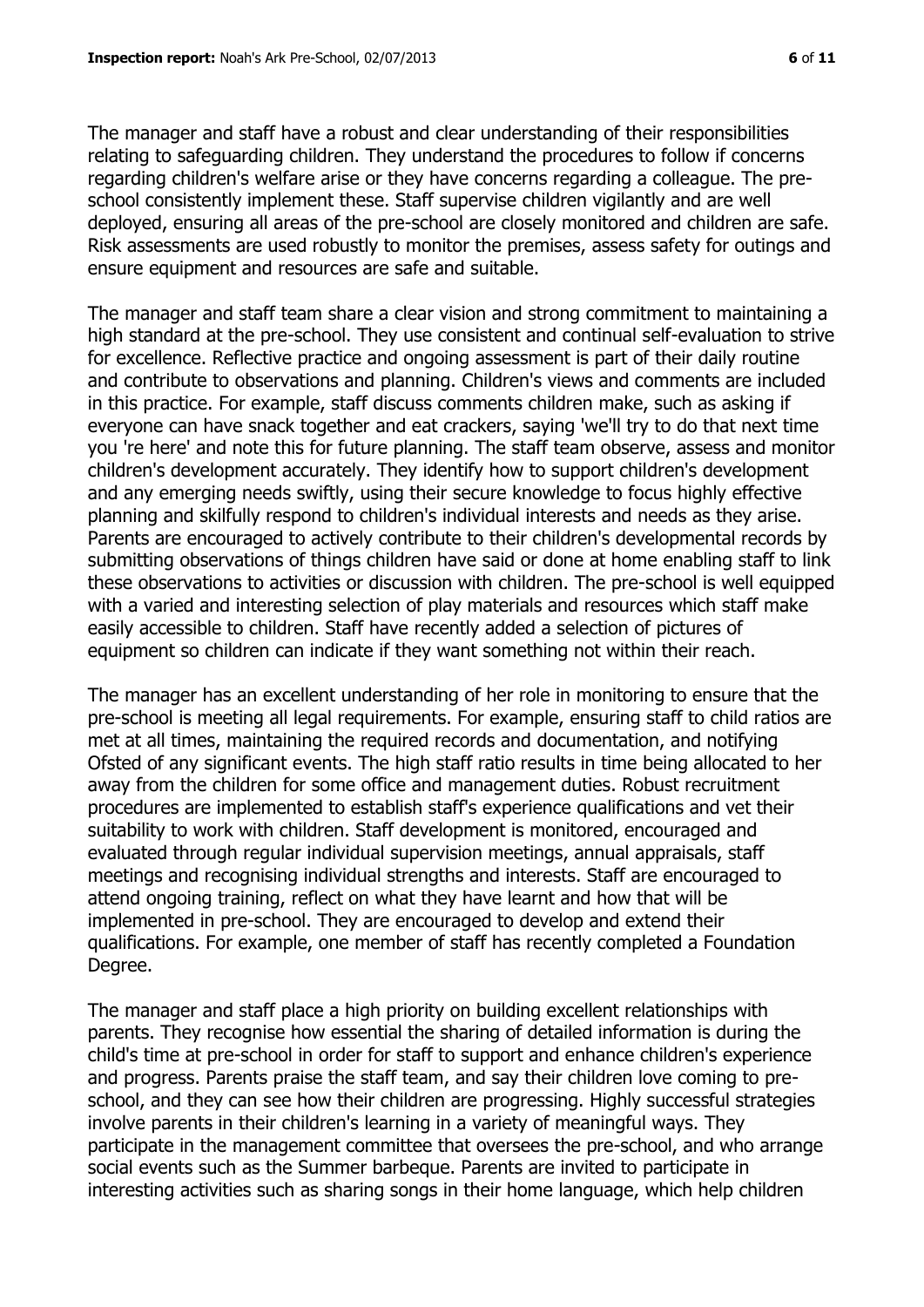and staff to learn about each other and different cultures. Information is shared very effectively between staff and parents through daily verbal communication, newsletters, the pre-school website and information, such as helpful suggestions for continuing learning at home, displayed on the notice board. The pre-school woks effectively with other professionals involved in children's care providing continuity and support for children and their families.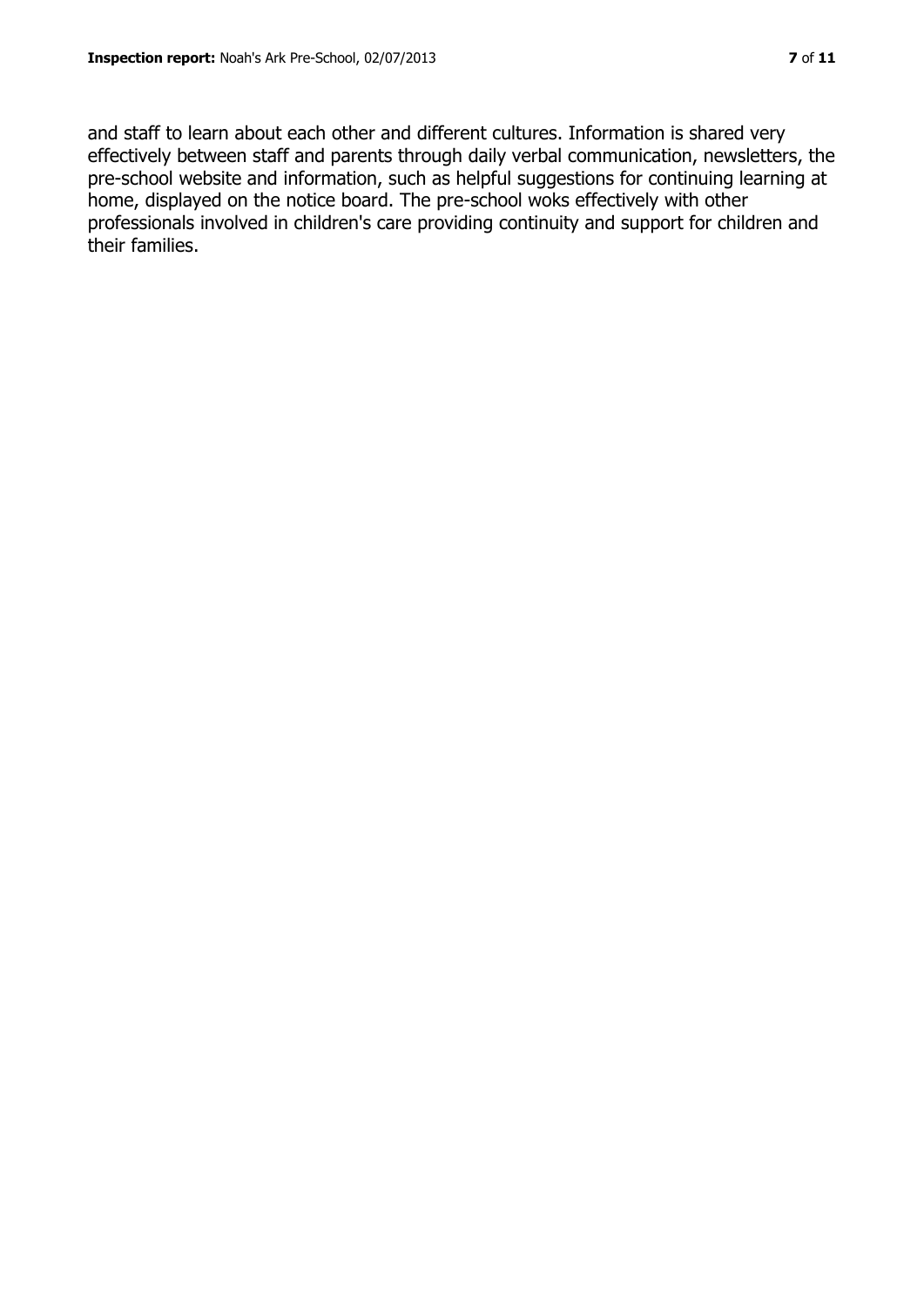# **What inspection judgements mean**

# **Registered early years provision**

| Grade   | <b>Judgement</b> | <b>Description</b>                                                                                                                                                                                                                                                                                                                                                                 |
|---------|------------------|------------------------------------------------------------------------------------------------------------------------------------------------------------------------------------------------------------------------------------------------------------------------------------------------------------------------------------------------------------------------------------|
| Grade 1 | Outstanding      | Outstanding provision is highly effective in meeting the needs<br>of all children exceptionally well. This ensures that children are<br>very well prepared for the next stage of their learning.                                                                                                                                                                                   |
| Grade 2 | Good             | Good provision is effective in delivering provision that meets<br>the needs of all children well. This ensures children are ready<br>for the next stage of their learning.                                                                                                                                                                                                         |
| Grade 3 | Satisfactory     | Satisfactory provision is performing less well than expectations<br>in one or more of the key areas. It requires improvement in<br>order to be good.                                                                                                                                                                                                                               |
| Grade 4 | Inadequate       | Provision that is inadequate requires significant improvement<br>and/or enforcement action. The provision is failing to give<br>children an acceptable standard of early years education and/or<br>is not meeting the safeguarding and welfare requirements of<br>the Early Years Foundation Stage. It will be inspected again<br>within 12 months of the date of this inspection. |
| Met     |                  | The provision has no children on roll. The inspection judgement<br>is that the provider continues to meet the requirements for<br>registration.                                                                                                                                                                                                                                    |
| Not met |                  | The provision has no children on roll. The inspection judgement<br>is that the provider does not meet the requirements for<br>registration.                                                                                                                                                                                                                                        |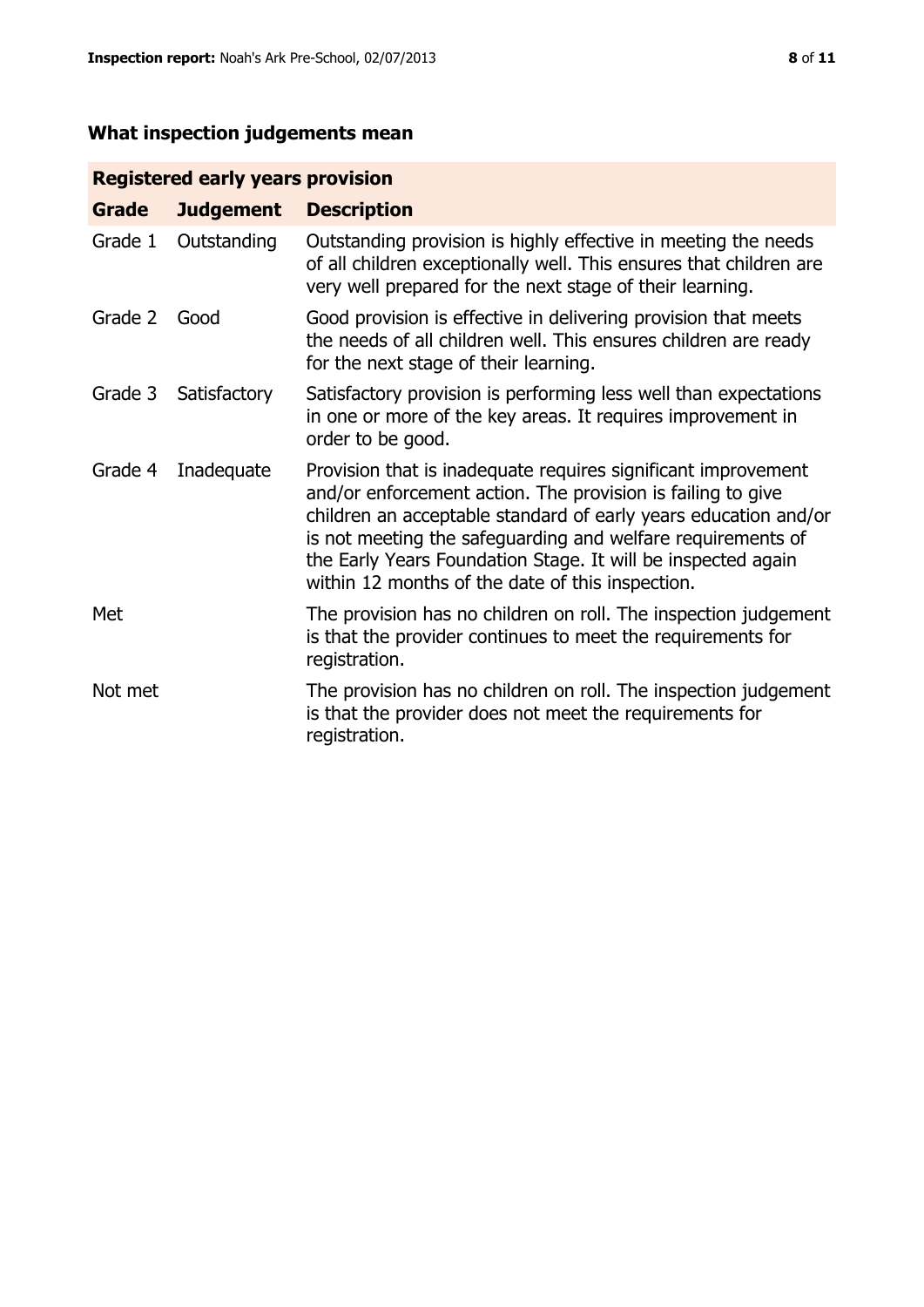# **Inspection**

This inspection was carried out by Ofsted under sections 49 and 50 of the Childcare Act 2006 on the quality and standards of provision that is registered on the Early Years Register. The registered person must ensure that this provision complies with the statutory framework for children's learning, development and care, known as the Early Years Foundation Stage.

# **Setting details**

| Unique reference number            | 131822                          |
|------------------------------------|---------------------------------|
| <b>Local authority</b>             | Kingston upon Thames            |
| <b>Inspection number</b>           | 922307                          |
| <b>Type of provision</b>           |                                 |
| <b>Registration category</b>       | Childcare - Non-Domestic        |
| <b>Age range of children</b>       | $2 - 5$                         |
| <b>Total number of places</b>      | 24                              |
| <b>Number of children on roll</b>  | 52                              |
| <b>Name of provider</b>            | Noah's Ark Pre School Committee |
| <b>Date of previous inspection</b> | 19/10/2011                      |
| <b>Telephone number</b>            | 0208 390 0011                   |

Any complaints about the inspection or the report should be made following the procedures set out in the guidance *'Complaints procedure: raising concerns and making complaints* about Ofsted', which is available from Ofsted's website: www.ofsted.gov.uk. If you would like Ofsted to send you a copy of the guidance, please telephone 0300 123 4234, or email enquiries@ofsted.gov.uk.

# **Type of provision**

For the purposes of this inspection the following definitions apply:

Full-time provision is that which operates for more than three hours. These are usually known as nurseries, nursery schools and pre-schools and must deliver the Early Years Foundation Stage. They are registered on the Early Years Register and pay the higher fee for registration.

Sessional provision operates for more than two hours but does not exceed three hours in any one day. These are usually known as pre-schools, kindergartens or nursery schools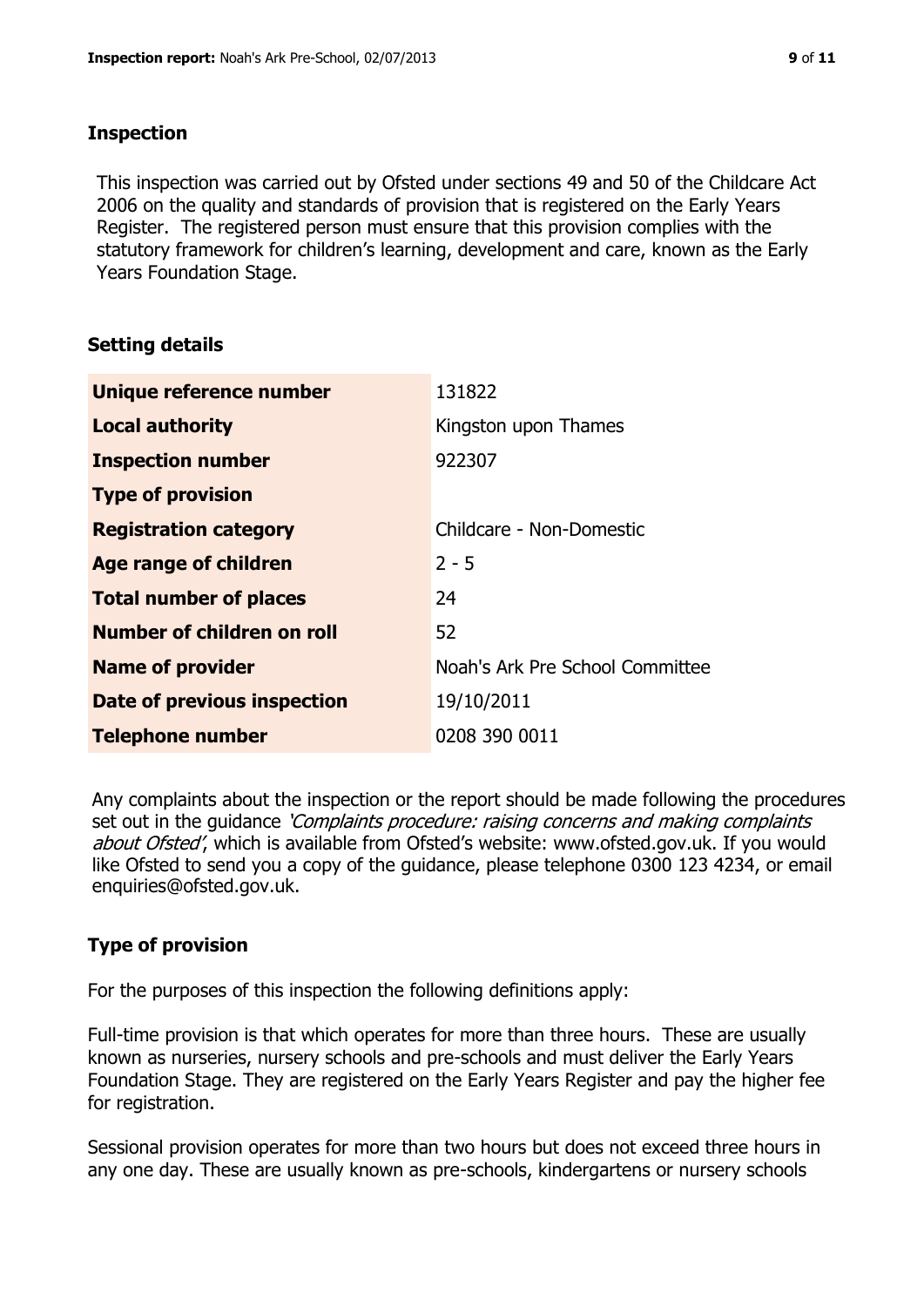and must deliver the Early Years Foundation Stage. They are registered on the Early Years Register and pay the lower fee for registration.

Childminders care for one or more children where individual children attend for a period of more than two hours in any one day. They operate from domestic premises, which are usually the childminder's own home. They are registered on the Early Years Register and must deliver the Early Years Foundation Stage.

Out of school provision may be sessional or full-time provision and is delivered before or after school and/or in the summer holidays. They are registered on the Early Years Register and must deliver the Early Years Foundation Stage. Where children receive their Early Years Foundation Stage in school these providers do not have to deliver the learning and development requirements in full but should complement the experiences children receive in school.